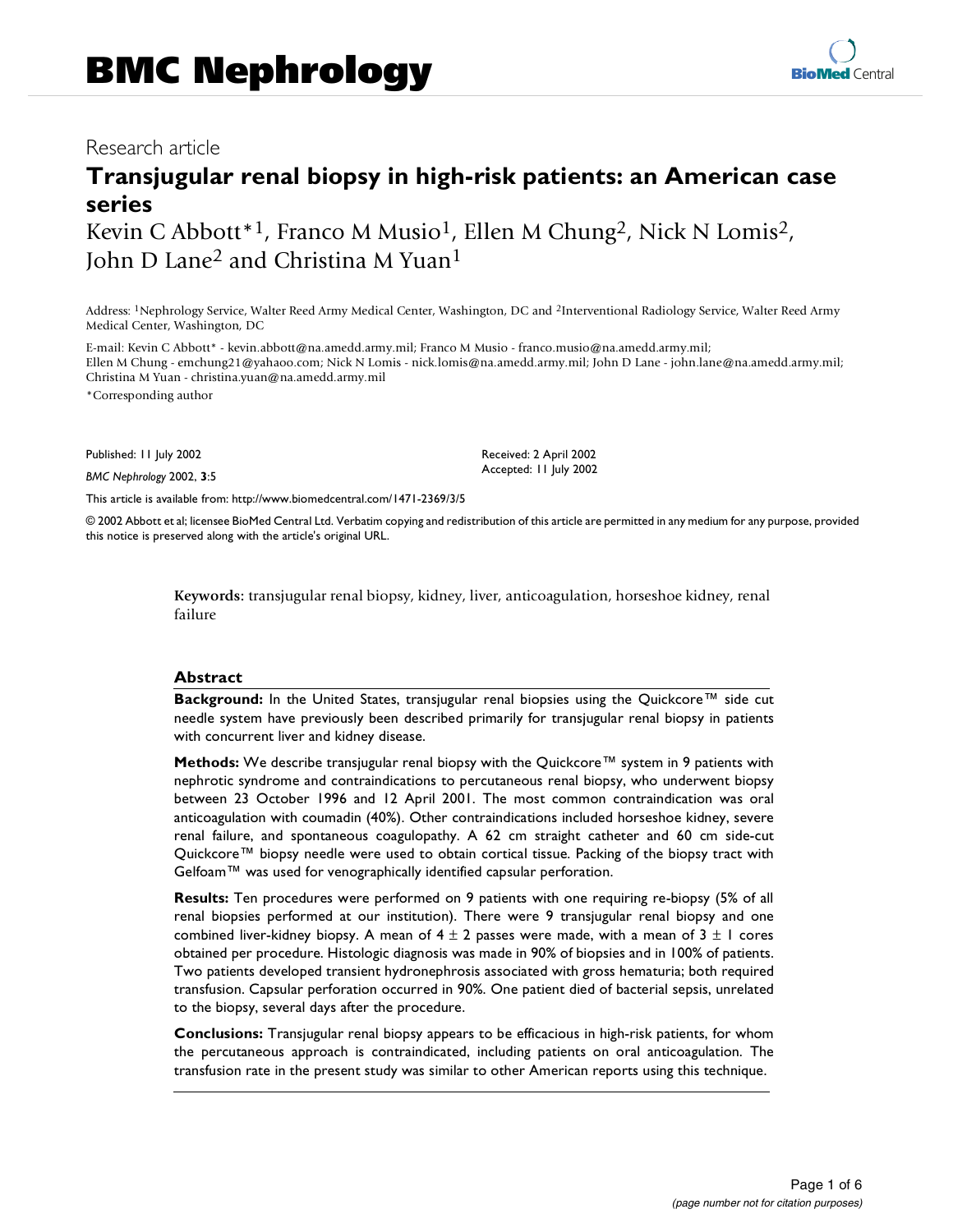## **Background**

The number of patients who are not suitable candidates for percutaneous renal biopsy (PRB) may increase in the future because of increasing prevalence of bleeding diatheses, both spontaneous and due to wider use of anticoagulation for thrombotic disorders and dysrythmias. [1] The most common indication for renal biopsy in the United States is the nephrotic syndrome. [2] This condition has been associated with an increased risk of thromboembolism, particularly in patients with membranous nephropathy [3] or systemic lupus erythematosus, [4] and such patients may thus also require anticoagulation. Several alternative techniques have developed over the last decade for those who have contraindications to PRB. Of these, the most widely used are the various methods of endovascular biopsy. The current status of transjugular renal biopsy (TJRB) has been reviewed recently. [1] Most reports and the largest series, in a broad array of settings, have come from Europe. [5–7] In the United States, the only reports of experience with TJRB have been in patients with concurrent liver and kidney disease. [8]

Since the seminal report of Mal, et al [5], an even larger TJRB series has been reported by Cluzel, et al [6]. Four hundred patients undergoing TJRB were compared to 400 patients undergoing PRB, using the modified Colapinto™ aspiration needle system. Diagnostic tissue adequacy was 95.8%, with a major complication rate of 1%. Although excellent results were obtained, this technique appears to require a steep "learning curve," according to the authors. The endovascular automated side-cut core biopsy sets such as the Quick-Core™ (Cook, Bloomington, IN) may allow even higher yields of diagnostic tissue with possibly less operator-dependence. In addition, biopsy tract embolization to reduce bleeding risk post-biopsy is possible using this system. So far no American center has reported results on the use of the Quick-Core™ biopsy set in patients with contraindications to PRB (other than combined liver and kidney disease) referred for TJRB. We report our experience with this technique at our institution from October 1996–April 2001.

## **Materials and Methods**

Data on 9 of 10 patients undergoing TJRB at Walter Reed Army Medical Center (WRAMC) from 23 October 1996 to 30 April 2001, including demographics, indications, technical details, and complications, were recorded and analyzed. The starting date reflects the time at which all TJRB began to be tracked by both Nephrology and Interventional Radiology at WRAMC. The protocol (WU # 1186) was submitted to the WRAMC institutional review board and approved in May 1997. Seven patients with biopsies performed between October 1996 and May 1997 were analyzed retrospectively. Data on 3 of 4 subsequent biopsies were obtained prospectively. (One patient declined consent, and thus no clinical data is available regarding the biopsy). Six different interventional radiologists performed the biopsies over the course of the study.

All biopsies were performed in the interventional radiology suite with biplane or single-plane anteroposterior and lateral fluoroscopic capabilities. Biopsy was performed only if patient blood pressure was <140/90 mm Hg. In most patients, a previous abdominal sonogram was available. Prothrombin time, partial thromboplastin time, INR (where indicated), platelet count, and serum creatinine level were obtained before each procedure. No patient had significant thrombocytopenia. Management of patients on anticoagulation was per the recommendations of Kearon, et al [9]. No patient was given fresh frozen plasma or cryoprecipitate, before or after the procedure. No bleeding times were performed. Patients were given prebiopsy DDAVP or estrogen if the serum creatinine was  $\geq 3$ mg/dl or the creatinine clearance by the Cockcroft-Gault formula was  $\leq 30$  cc/min, as previously described (N = 5) [10]. No patients were dialysis-dependent, either acutely or chronically.

All biopsies were performed with the transjugular Quick-Core™ needle biopsy system (Cook, Bloomington, IN), which consists of a 7 F, 50.5-cm transjugular sheath with a 14 G inner-stiffening cannula; a 5 F, 80-cm multipurpose curved catheter; and a 60-cm biopsy needle with a 2 cm throw length. Biopsy was performed preferentially on the right kidney because the right renal vein is shorter than the left, and provides a better angle for access to the kidney. Biopsy specimens were obtained with the 60-cm biopsy needle oriented in a posterolateral direction to avoid inadvertent puncture of the colon.

The right neck was prepared and draped in sterile fashion. A guide wire was advanced through the distal lumen of 9F catheter into the inferior vena cava and the 9F catheter removed. This was replaced with a 14F short vascular sheath.

For the one patient who underwent a combined liver and kidney biopsy, a 5F angled multipurpose catheter was advanced through this sheath, over a wire, to the inferior vena cava and used to selectively cannulate the right hepatic vein. The catheter was passed distally into the hepatic vein. Hepatic wedge venography with carbon dioxide (because of the patient's renal insufficiency) was performed. An Amplatz™ (Cook, Bloomington, IN) wire was then placed and the catheter removed. Over the Amplatz™ wire the Cook Quick-Core™ biopsy sheath was advanced without difficulty into the proximal hepatic vein. The wire was removed and a 20-gauge Quick-Core™ biopsy needle used to obtain core biopsy specimens. The sheath was then removed over a wire.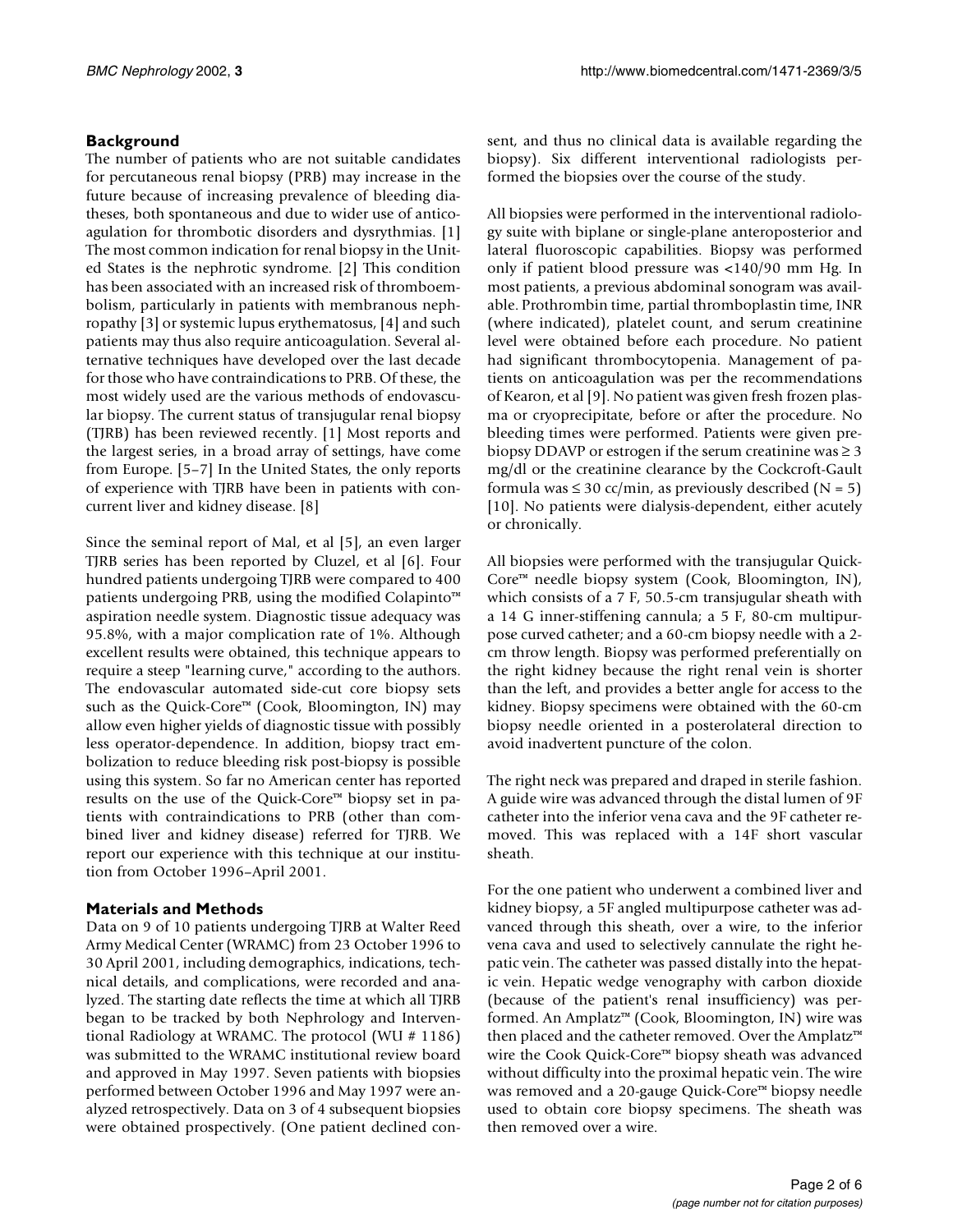For patients undergoing renal biopsy (either combined or separate), after cannulation of the right internal jugular vein, the multipurpose catheter was advanced and used to engage the right renal vein. Over a hydrophilic wire, the catheter was advanced until it wedged within the right lower pole of the kidney. This was verified by injection of 3 cc of contrast material. The guiding sheath was then angled posteriorly (to avoid inadvertent colonic puncture) and biopsy specimens obtained with the 18-gauge Quick Core™ needle as described for liver biopsy. Extravasation of contrast post venography through the sheath was taken as evidence of capsular perforation. If extravasation of contrast was seen, the tract was selected using a Terumo wire and the small catheter included in the liver access set. A Gelfoam™ (Pharmacia, Upjohn Inc., Peapack, New Jersey) pledget was then placed at the far aspect of this tract near the capsule until no further extravasation of contrast was demonstrated. The collecting system was assessed for free drainage of contrast or development of caliectasis. No further filling of the tract was demonstrated after the embolization. All biopsy devices were then removed. The catheter, its stiffeners, and sheath were all removed and hemostasis obtained with manual compression. For patients previously on oral coumadin, depending on the indication (as per Kearon, et al [9]), intravenous heparin was restarted in as soon as two hours (no bolus, maintenance infusion only). Oral coumadin was generally started the same night.

For the patient with the horseshoe kidney, access to the right internal jugular vein and inferior vena cava was as above. A wedged venogram with a very small amount of contrast material demonstrated some cortical staining. The Rosen guide wire was reintroduced and the catheter was exchanged for the 8-French vascular sheath with a stiffener. The guide wire was removed, and a small amount of contrast material again demonstrated intravascular placement of the sheath.

There was transgression of the collecting system with the first biopsy specimen; however, there was no filling of the collecting system following the introduction of a single pledget of GelfoamTM. After completion of the procedure, there was no evidence of intraluminal filling defect within the right renal collecting system (i.e., no significant thrombus within the collecting system). The extracapsular contrast collection was approximately 2 cm  $\times$  2 cm and was not observed to expand over the final 10 minutes of the procedure.

The length of core samples obtained was generally 10–14 mm, maximally 18–20 mm. Tissue for hematoxylin and eosin, periodic acid-Schiff and other special stains, as well as electron microscopy was fixed in 2% glutaraldehyde solution. Tissue for immunofluorescence was preserved in Michel's Fixative (Poly Scientific, Bay Shore, NY). Paraffin sections were used for light microscopy. Specimens were processed for immunofluorescence and electron microscopy in standard fashion. All specimens were examined by a single nephropathologist at the Armed Forces Institute of Pathology.

After biopsy, outpatients were admitted to a 23-hour recovery unit, and remained in bed for at least 12 hours, with frequent observation of vital signs. Hematocrit was assessed 4–6 hours post biopsy. Serial urines were collected to assess for hematuria. All but two of the patients in whom TJRB was performed as an outpatient procedure were discharged the next day. The patient found to have systemic amyloidosis was already an inpatient for clinical reasons.

## **Results**

Patient characteristics, contraindications to conventional PRB, and outcomes are shown in Table 1 (see additional file 1). Ten biopsies were performed in 9 patients (1 patient had a successful repeat TJRB one month after the first attempt yielded inadequate tissue). No patient required open surgical biopsy. Mean age was  $58 \pm 21$  years. Six were Caucasian; 2 African-American, and 1 Asian-American. There were 4 males and 5 females.

Four of 9 patients had substantial renal failure, i.e., serum creatinine  $\geq 3$  mg%, which constituted a relative contraindication. No patient was referred for morbid obesity. The most common contraindication to PRB was bleeding diathesis (5/9), either due to coumadin anticoagulation (2 with history of deep vein thrombosis, 1 with history of pulmonary embolus, and 1 with anti-cardiolipin antibody syndrome with associated deep vein thrombosis) or spontaneous coagulopathy. No patient had a platelet count < 100,000 cells/mm3. Mean INR (international normalized ratio) at the time of biopsy in these 5 patients was  $1.4 \pm 0.3$ . Two patients proved to have membranous glomerulonephritis, and were on coumadin prior to biopsy. Proteinuria had preceded thromboembolic events in these patients.

Tissue was adequate for diagnosis in 9/10 biopsies, and in all patients (due to successful re-biopsy). The mean number of passes was  $4 \pm 2$ , yielding  $3 \pm 1$  biopsy cores, with a mean glomerular number of  $9 \pm 8$ . Capsular perforation occurred in 9/10 biopsies, but gross hematuria occurred in 6/10 biopsies-1 of which occurred in the only patient without capsular perforation. The biopsy that produced inadequate tissue was the only one in which capsular perforation did not occur. The hematocrit declined ≥ 4 % after biopsy in 3/10 biopsies. Transfusion was needed in only 2 patients; these two also developed hydronephrosis due to collecting system bleeding, which resolved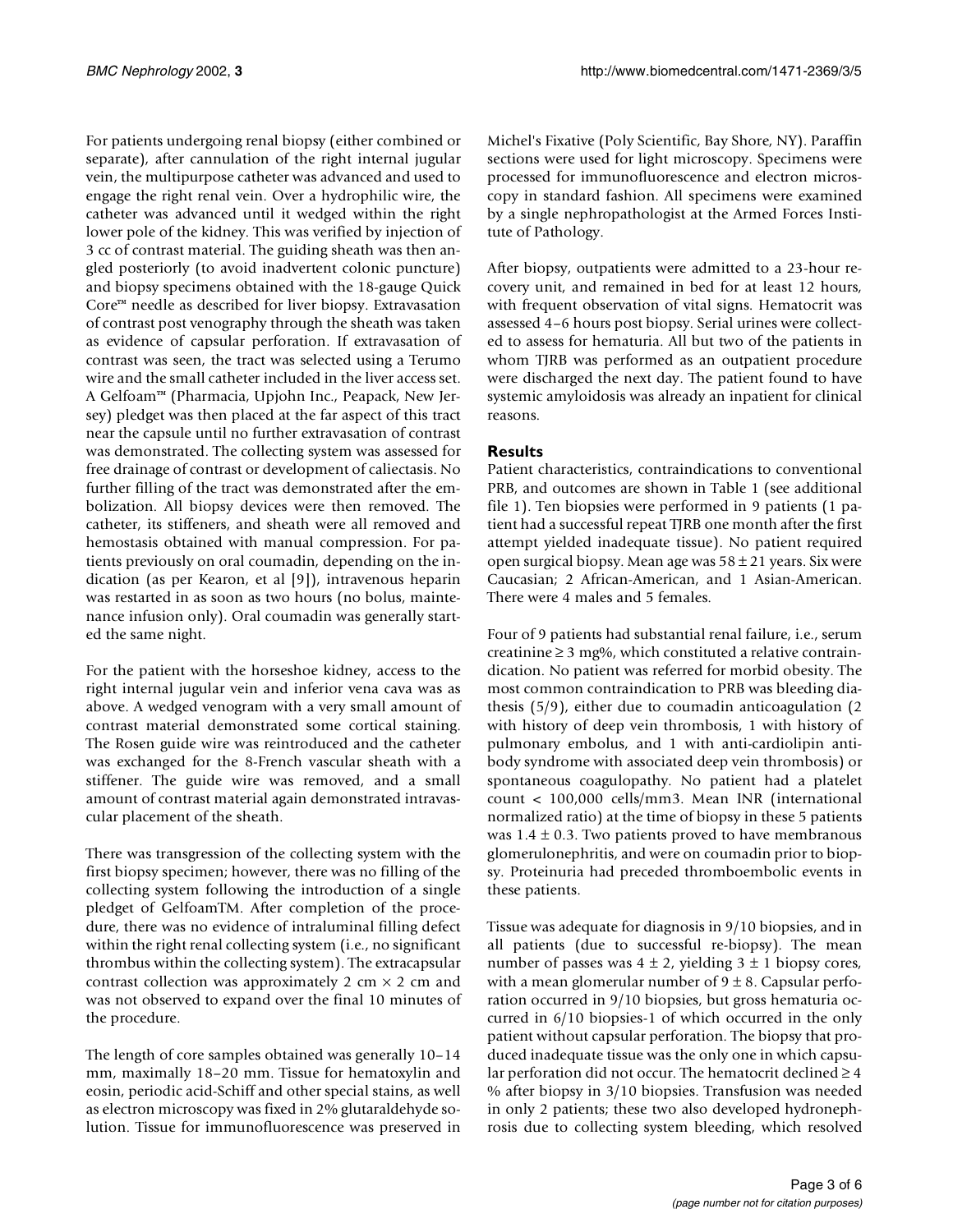without further intervention. One had horseshoe kidney, and the other was on coumadin for anti-cardiolipin antibody syndrome. She resumed intravenous heparin and coumadin the day of the biopsy due to high thrombosis risk. Only one other of the 4 patients on oral anticoagulants had intravenous heparin restarted the same day; the other two began oral coumadin that night. One patient died of bacterial sepsis (presumed due to line infection) several days after biopsy (an 88-year-old man with liver and renal amyloidosis). No patient developed significant renal failure after the procedure (defined as a serum creatinine level elevation ≥ 1.5 mg/dl or requirement for dialysis).

## **Discussion**

Recent series have shown that tissue adequacy with TJRB is excellent (>95%) 5,7 and comparable to PRB [5]. The tissue adequacy of 90% for procedures and 100% for patients in our study is comparable to that in other reports. The mean number of glomeruli obtained by Sam, et al [8] was higher than in our series. This may be due to their routine use of pathology review during biopsy, which was not feasible at our institution.

Biopsy influenced management in all cases, except for Patient 9, who was diagnosed with amyloidosis, and who died from sepsis. Subsequent to biopsy, patients 1 and 2 were treated with chlorambucil and methylprednisolone [11]. Patient 7, who presented with heavy proteinuria and nephritic urinary sediment, proved to have mesangial lupus nephritis. Without renal biopsy, which excluded diffuse proliferative lupus nephritis, she might have been reasonably treated empirically with cyclophosphamide [12]. Patient 8 had minimal change nephropathy. While this 22-year-old patient might have been treated empirically with prednisone, his presentation was also consistent with focal segmental glomerulosclerosis, which would have been treated differently [13].

Although large series of TJRB using the modified Colapinto™ aspiration needle system have been reported [5–7], the largest series on the use of 18-g automated biopsy needle is that of Sam, et al, [8] which reported on 29 TJRB. In the series reported by Cluzel, et al [6], 8 of 400 TJRB were done with Quick Core™ automated systems. They commented that the stiffness of the Quick Core™ system virtually precludes a left jugular approach, but because of its thinness, allows deeper placement in the renal parenchyma. The Colapinto™ device appears to require more training to deploy properly, because of its flexibility and the requirement for manual aspiration of samples. In a randomized, unblinded study of liver biopsies, the time required for training, procedure time, and tissue adequacy were superior for automated biopsies vs. aspiration biopsies, with similar complication rates [14]. No such comparisons exist for TJRB.

During the same time period as this series, we performed 192 native PRB. There were no laparoscopic or open surgical biopsies. Thus, only 5% of biopsies at WRAMC were deemed "contraindicated" by the percutaneous approach, and all were able to be done using TJRB. Therefore, TJRB, at least in our practice setting, is unlikely to become a "high-volume" procedure, but despite this, is able to be effectively and safely done by interventional radiologists with transjugular liver biopsy experience and equipment, i.e., the Quick Core™ automated system. Transjugular liver biopsy is generally a more common procedure, and was performed 12–14 times a year at our institution during the time of the study.

In our series, 5/9 patients had a coagulopathy, either spontaneous or due to coumadin. Two (22%) had an INR > 1.5 at the time of biopsy, in comparison to 39% in the series of Sam, et al [8], whose patients had advanced chronic liver disease. They attempted to correct coagulopathy in all patients, although the details of correction were not specified. In contrast, because of the different etiology of coagulopathy in most of our patients, we performed TJRB through a heparin window as per Kearon, et al [9]. Theoretically, the same could be done for PRB, although bleeding risk would typically persist for six weeks, and the percutaneous tract would be associated with a greater bleeding risk than with TJRB, even given capsular perforation.

The issue of capsular perforation is also relevant to tissue adequacy. In animal models, better specimens with more glomeruli were obtained after unintentional capsular perforation, presumably due to more distal positioning of the biopsy needle [15]. The high rate of capsular perforation in our study was not associated with a high complication rate, given the high risk of the population. The transfusion rate of 20% is lower than the 29% rate of Sam, et al [8]. The use of a side-cut needle with a shorter (1 cm) throw and a blunt-tipped end to reduce the risk of capsular perforation and other organ damage 16 has been successful in animal models, but has not been reported in humans.

Cluzel, et al [6] reported low transfusion rates (about 1%) after TJRB. However, the population studied is not comparable to ours or that of Sam, et al [8]. Possibly the most common indication for TJRB in the Cluzel study was an elevated bleeding time, even with a normal creatinine or absent bleeding history. It was largely on this basis that 76% of the patients in the study were said to have had a "bleeding abnormality." In many centers, particularly in the United States, such patients are likely to be treated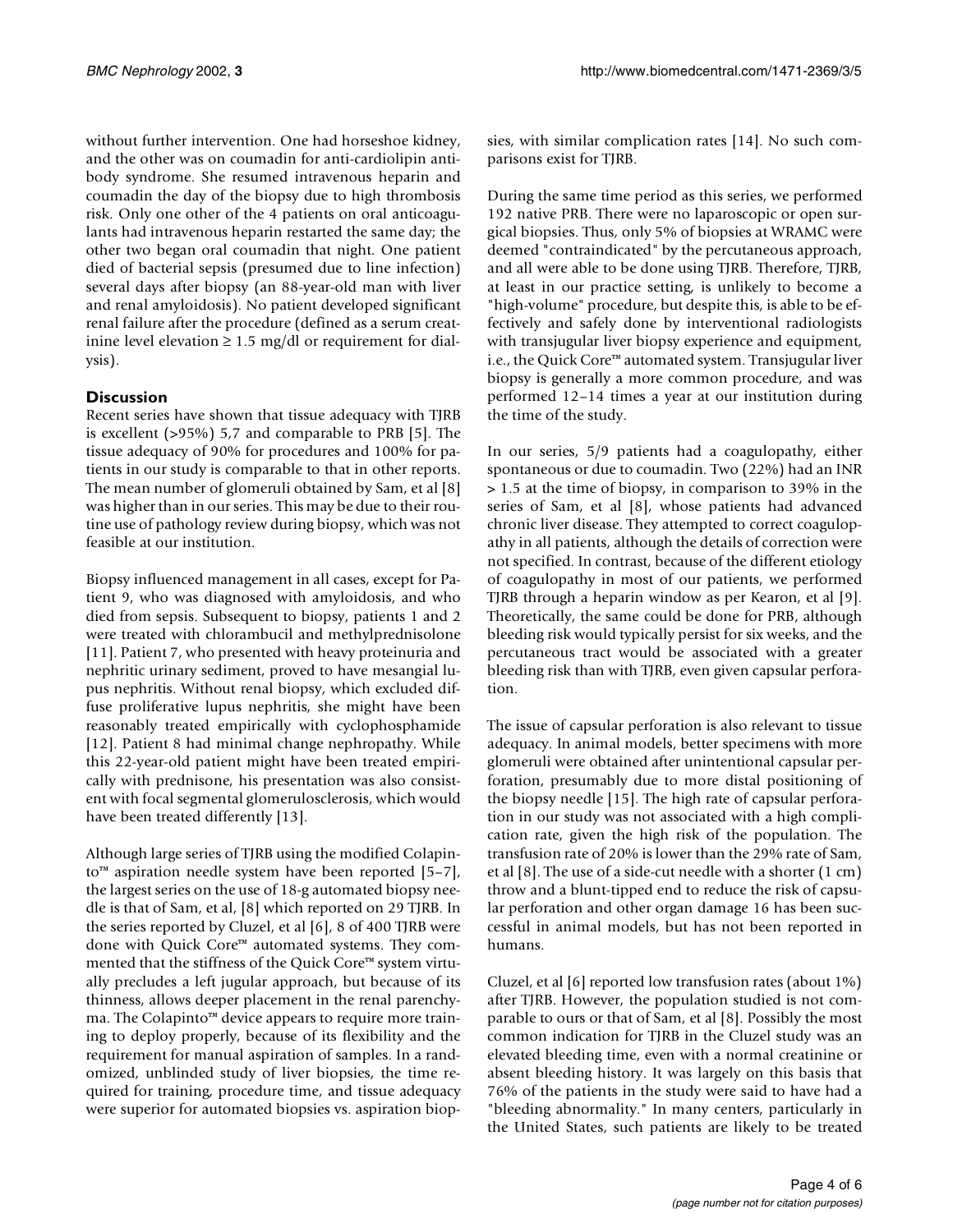with DDAVP or conjugated estrogen before PRB [1]. In our study, only one patient with a "coagulopathy" required transfusion. The other transfusion was required by the patient with a horseshoe kidney, who had no other risk factors for bleeding, and is, to our knowledge, the first such patient to undergo TJRB.

The two cases of bleeding-associated hydronephrosis, one of which was in the patient with horseshoe kidney, were the result of a communication with the urinary tract. In the horseshoe kidney, this could have been due to aberrant location of the collecting system. In fact, contrast extravasation into the collecting system was observed during the procedure. In the other case, caliectasis was noted during the procedure, which was initially attributed to the pressure of injection. This patient had been on coumadin anticoagulation, although the INR at the time of biopsy was 1.2. She was restarted on heparin and coumadin the day of the biopsy because of high risk of thrombosis. The use of Gelfoam™ embolization did not prevent significant bleeding in these two patients, possibly because the tracts could not be exactly approximated, or the Gelfoam™ pledget became displaced. It is noteworthy that both transfusion and Gelfoam™ failure were associated with urinary tract perforation, because Gelfoam™ embolization is less likely to be successful in preventing bleeding in this setting. Gross hematuria, without the need for transfusion, has not been reported specifically as a complication after TJRB. Therefore, our gross hematuria rate of 60% cannot be compared with other studies. However, we speculate that in the process of obtaining a core specimen, adjacent vessels were disrupted and could have led to introduction of blood into the renal tubules, especially in patients with disturbed hemostasis.

The one death in our series was due to sepsis in a patient with systemic amyloidosis, unrelated to the biopsy. The patient's hematocrit declined only 1.4% post-procedure, despite a spontaneous coagulopathy.

The generalizability of our series is limited by its small size. Because none of the patients were obese, no conclusions about the safety of TJRB in obese patients can be drawn. As technology improves, the cost and complexity of TJRB is likely to decrease. In fact, the cost of TJRB at "experienced" institutions is less than twice that of PRB, and the technique is particularly advantageous in combined liver-kidney biopsy [5–8]. Given the "user-friendly" characteristics of the Quick Core™ transjugular biopsy set, interventional radiologists throughout the world with transjugular liver biopsy experience can reasonably apply this technique. The most common contraindications to PRB are likely to be maintenance anticoagulation or bleeding diathesis (due in some cases to acute or chronic renal failure), perhaps followed by congenital abnormalities. The present study shows that the transjugular technique can obtain diagnostic renal tissue in these circumstances. The safety of this procedure in high-risk populations is still uncertain due to the small numbers of patients studied with the equipment used in the present study. Due to the low volume of procedures, it is unusual to find institutions with experience in multiple methods of high-risk renal biopsy (ie, both TJRB and Laparoscopic renal biopsy). Because TJRB is considered only when conventional PRB is contraindicated, comparison with PRB is not possible. Future studies are suggested to determine the best method of embolizing the biopsy tract in TJRB, given the results of the present study.

## **Competing Interests**

None declared.

## **Author's contributions**

Dr. Abbott assumed the role of primary investigator for the research protocol after the departure of Dr. Musio, and was responsible for data collection, analysis, and manuscript preparation.

Dr. Musio originally submitted the research protocol, and as the first primary investigator, was responsible for submission of the initial abstract, which was presented a poster at the 1997 American Society of Nephrology meeting and published in the Journal of the American Society of Nephrology in 1997.

Dr. Chung was responsible for performance of the transjugular renal biopsy in the patient with the horseshoe kidney and was responsible for the diagnostic and therapeutic planning and description of the case, as part of the overall manuscript.

Dr. Lomis was responsible for the performance of the combined transjugular renal and hepatic biopsy, the first performed at Walter Reed Army Medical center, and was responsible for the diagnostic and therapeutic planning and description of the case, as part of the overall manuscript.

Dr. Lane was responsible for two of the transjugular renal biopsies and contributed to the development and description of the technique, as well as provided comparisons with other techniques of transjugular biopsies in the literature. Dr. Lane assisted in all aspects of manuscript preparation and data analysis.

Dr. Yuan was an associate investigator on the original protocol and assisted in all aspects of manuscript preparation and data analysis.

All authors read and approved the final manuscript.